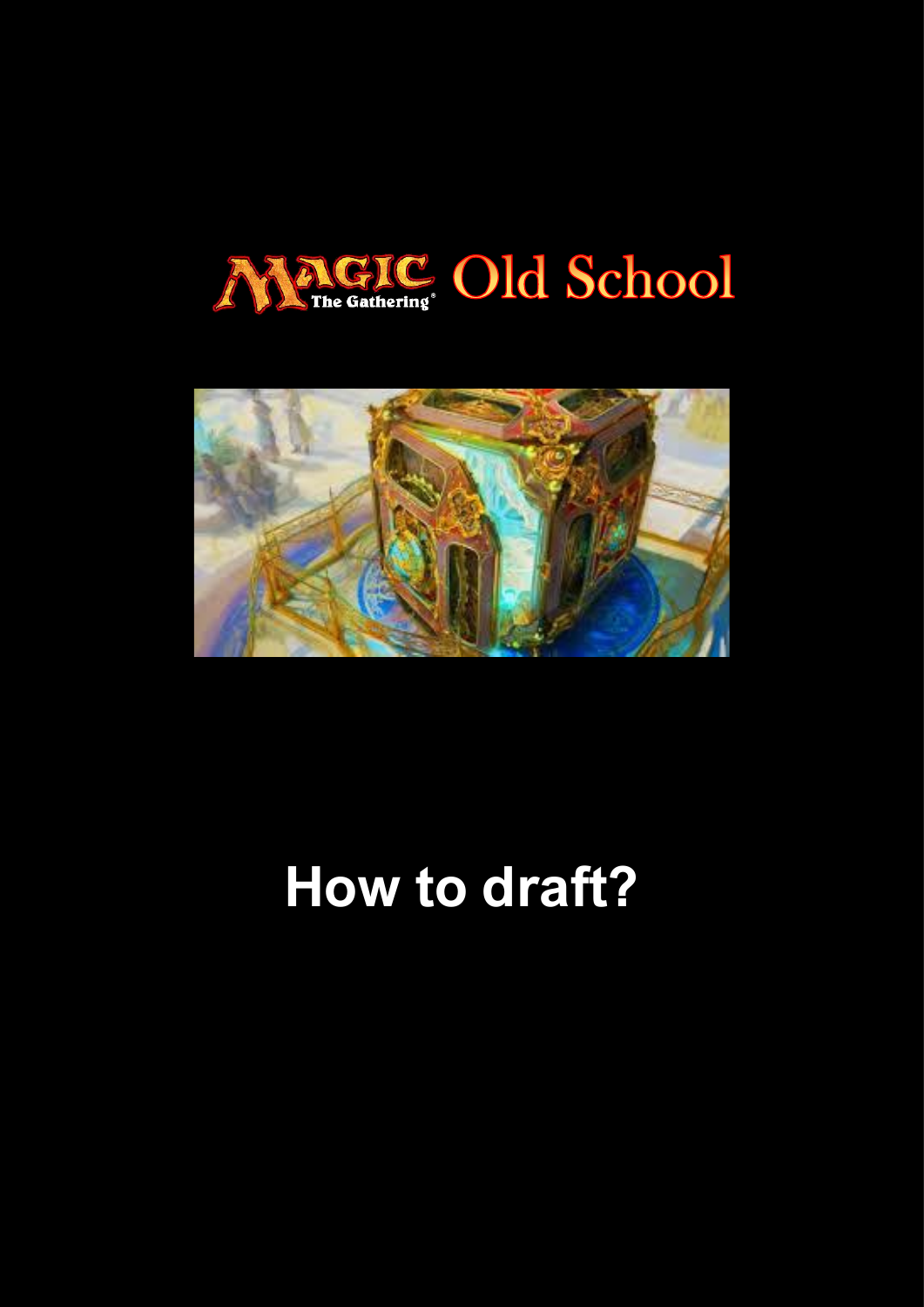# **How to draft?**

#### **Introduction**

**The best way to use this resource** is by first checking out the table below.

If you know how many people you want to draft with, how many cards you have at your disposal (ie, how large your cube is), or how much time you have, you can easily pick a format to play. Then, once you've picked a format, scroll down until you find the appropriate entry.

I am using the following definitions in this primer:

- "Pack" refers to a set number of randomized cards which will be used to draft. In a normal draft, you receive 3 packs of 15 cards each.
- "Deck" refers to a central or personal stack of randomized cards which make their way into the draft. In the context of this post, it will **not** mean the decks constructed post-draft.
- "Pile" refers to a small grouping of cards—most often between one and ten—taken from decks or packs, which supplement draft environments.
- "Draft a…(card, pile, etc)" refers to the act of selecting a card from the draft environment and adding it permanently to your card pool. At the conclusion of the draft, each player will use their card pool (and unlimited basic lands) to construct 40-card decks.

This guide is for drafts only. I don't comment on deck building or gameplay, but you should totally click on the links I included (hint: they're in the names of each format) for more information and so that credit can be given to those who deserve it.

In cube you can always add basic lands as needed from outside the cube after you are done drafting to create your deck.

#### **REMEMBER:**

- **most of these formats can be easily adapted to accommodate for more or less players and/or cards. Be creative!**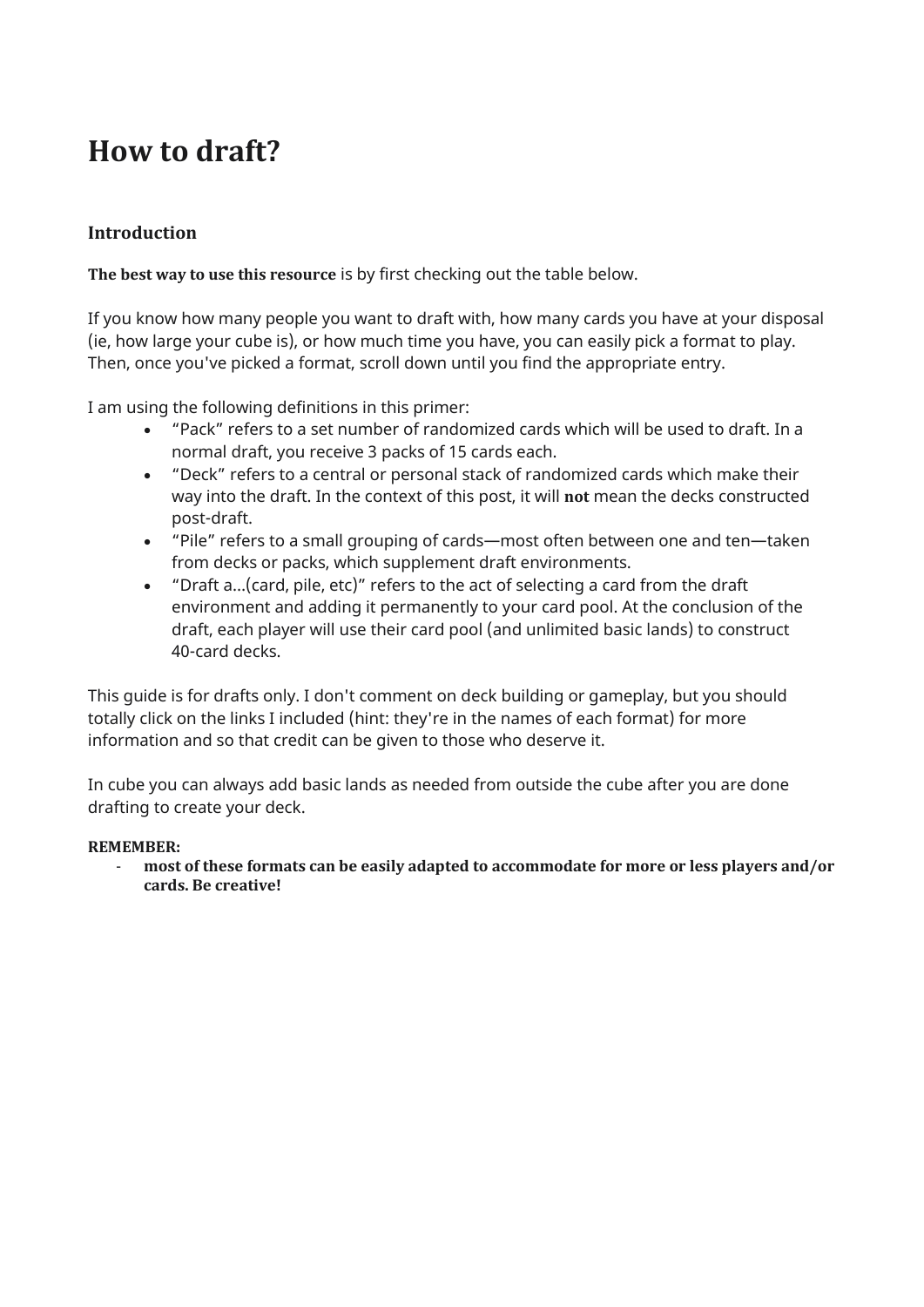# **OVERVIEW OF DRAFT METHODS**

| <b>Draft Format</b>        | <b>Players</b> | <b>Total</b>      | <b>Expected</b> | Cards seen per                       | <b>Draft</b>     | <b>Skill</b> |
|----------------------------|----------------|-------------------|-----------------|--------------------------------------|------------------|--------------|
|                            |                | <b>Cards</b>      | Pool            | player                               | <b>Time</b>      | <b>Level</b> |
| <b>Winston</b>             | $\overline{2}$ | <b>Used</b><br>90 | 30-60           | 45-79                                | $15 - 20$        | Medium       |
|                            |                |                   |                 |                                      | min              |              |
| Winchester                 | $\overline{2}$ | 84                | $21 - 63$       | 84                                   | $15 - 20$<br>min | Easy         |
| Grid                       | $\overline{2}$ | 162               | 45-54           | 162                                  | $15 - 20$<br>min | Easy         |
| Solomon                    | $\overline{2}$ | 90                | $0 - 90*$       | 90                                   | $20 - 30$<br>min | Medium       |
| Lawyer                     | $\overline{2}$ | 128               | 40              | 88-128                               | $5 - 10$<br>min  | Hard         |
| <b>Continuous</b>          | $\overline{3}$ | 132               | 44              | 132                                  | $20 - 30$<br>min | Easy         |
| 3-player<br>Solomon        | $\overline{3}$ | 135               | $0 - 135*$      | 135                                  | $30 - 45$<br>min | Hard         |
| 4-player Grid              | $\overline{4}$ | 240               | 44-48           | 240                                  | $20 - 30$<br>min | Easy         |
| <b>Tenchester</b><br>(old) | $\overline{4}$ | 360               | 36              | 360                                  | $20 - 30$<br>min | Medium       |
| <b>Tenchester</b><br>(new) | $\overline{4}$ | 360               | 36              | 276                                  | $15 - 20$<br>min | Medium       |
| <b>Normal</b>              | $4 - 8$        | 45 per<br>player  | 45              | 276 (8 players)                      | $15 - 20$<br>min | Medium       |
| Rochester                  | $4 - 8$        | 45 per<br>player  | 45              | 180 (4 players) -<br>360 (8 players) | $30 - 45$<br>min | Medium       |
| <b>Rotisserie</b>          | $4 - 8$        | 360               | 45              | 360                                  | 45-60<br>min     | Easy         |
| <b>Team</b>                | $4 - 8$        | 45 per<br>player  | 45              | 276 (8 players)                      | $15 - 20$<br>min | Hard         |
| <b>Sealed</b>              | $2 - 8$        | 90 per<br>player  | 90              | 90                                   | $0-5$ min        | Medium       |
| <b>Glimpse</b>             | $2 - 8$        | 135 per<br>player | 45              | 243 (8 players)                      | $20 - 30$<br>min | Hard         |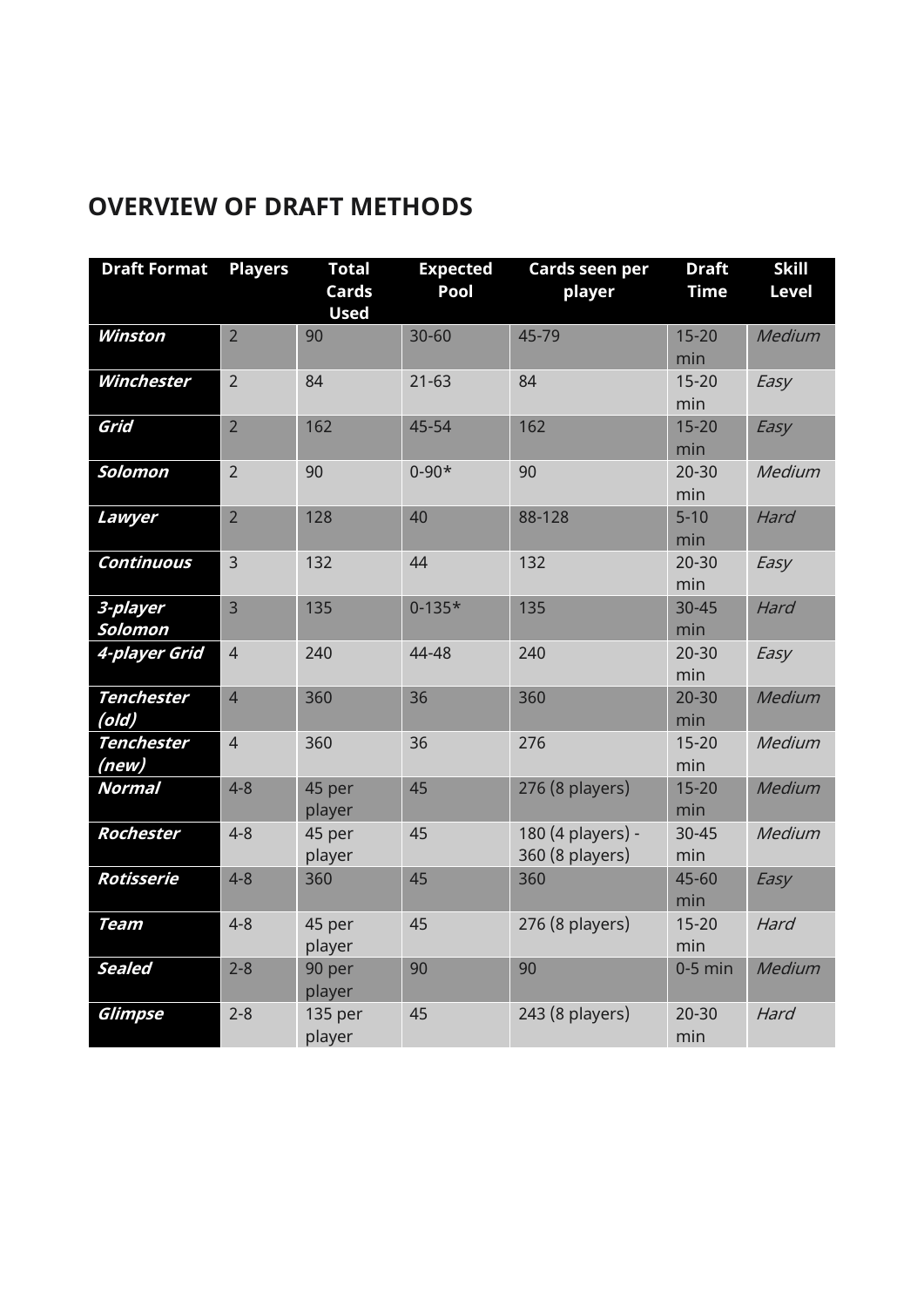## **Two-player Cube Drafts:**

#### **Winston Draft**

[\(http://magic.wizards.com/en/articles/archive/winston-draft-2005-03-25\)](http://magic.wizards.com/en/articles/archive/winston-draft-2005-03-25)

- 1. Make a single deck of 90 cards.
- 2. Choose someone to draft first, then put the top three cards from the deck face down next to it as three new small piles of one card each.
- 3. The first player looks at the first small pile. That player may choose to draft that pile or not:

a) If that player drafts it, he or she replaces that pile with a new face-down card from the deck.

b) If that player doesn't draft it, he or she puts it back and adds a new card from the deck (face-down), and moves on to the next pile, where this process is repeated. c) If the first player arrives at the third pile and does not want to draft it, he or she adds a card to it (face-down), then drafts a random card from the top of the deck.

- 4. One the first player has drafted from a small pile or from the top of the deck, it becomes the second player's turn to draft.
- 5. Continue alternating until all 90 cards have been drafted.

#### **Winchester Draft**

[\(http://magic.wizards.com/en/articles/archive/latest-developments/winchester-draft-2011-05-20\)](http://magic.wizards.com/en/articles/archive/latest-developments/winchester-draft-2011-05-20)

- 1. Each player makes a deck of 42 cards each. Decide which player will draft first.
- 2. Simultaneously, each player takes the top two cards from his or her deck and lays each in their own pile face up
- 3. The first player will draft one of these four piles.
- 4. Once a card is drafted, each player will simultaneously take the top two cards from his or her deck and lay each on the four existing piles face up—in doing so, he or she will be replenishing the pile taken with a new card and adding an additional card to each of the other piles (lay them out in order, don't look at the cards and decide where each one should go).
- 5. The next player will draft one of these four piles.
- 6. Repeat step 4 and 5 until both decks and all piles have been drafted.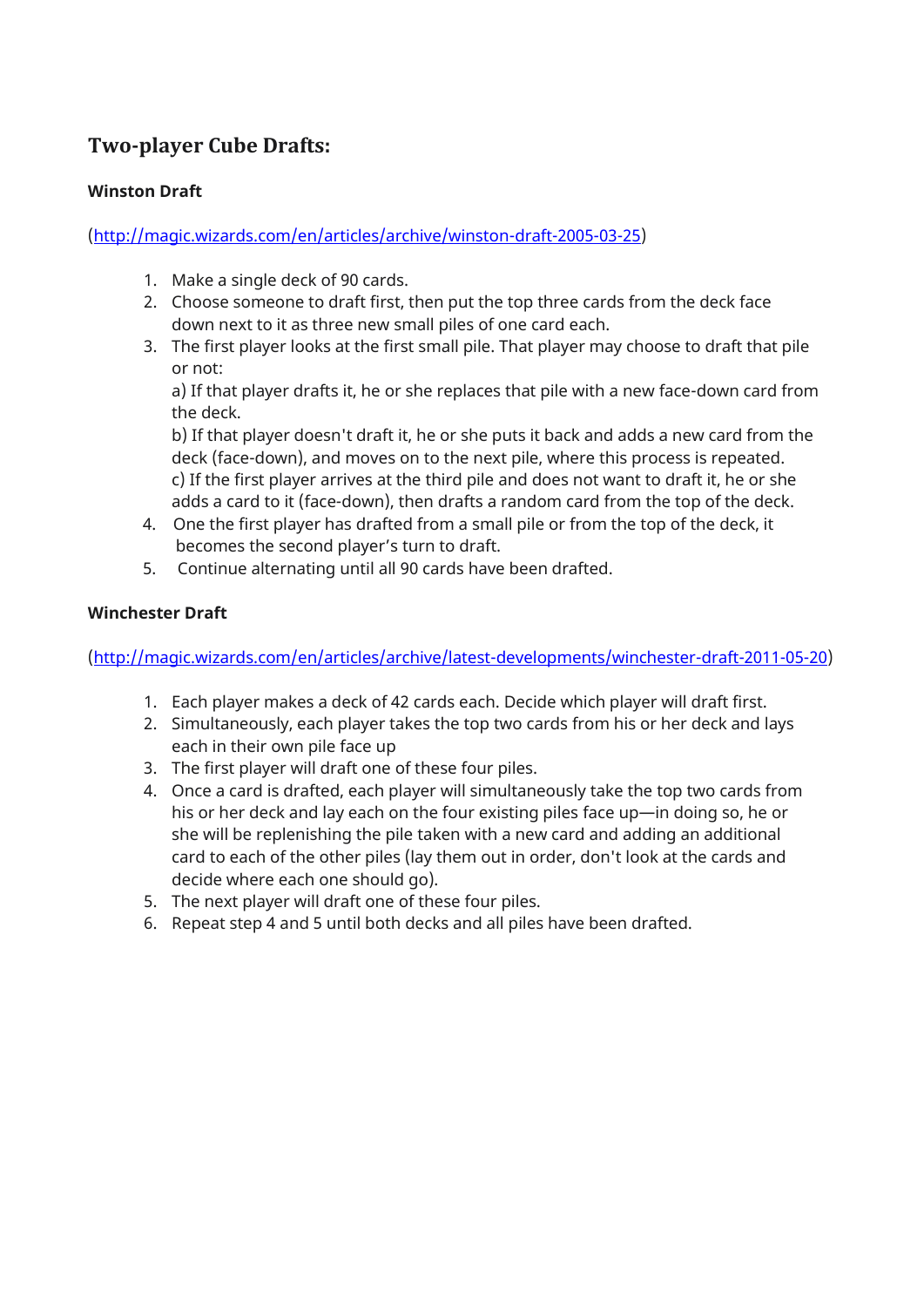#### **Grid Draft**

[\(http://www.channelfireball.com/articles/cube-design-grid-drafting-and-more/\)](http://www.channelfireball.com/articles/cube-design-grid-drafting-and-more/)

- 1. Make 18 packs of 9 cards each.
- 2. Lay a pack face-up in a 3x3 grid (lay them out in order, don't look at the cards and decide where each one should go).
- 3. The first player drafts a row or column.
- 4. The second player drafts a remaining row or column. This will be either two or three cards, depending on how the first player drafted. Discard the undrafted cards, which will be 3 or 4 cards per pack.
- 5. Alternate who picks first from each pack until all packs have been drafted.

#### **Solomon Draft**

[\(https://magic.wizards.com/en/articles/archive/limited-information/limited-alternatives-2004-09-](https://magic.wizards.com/en/articles/archive/limited-information/limited-alternatives-2004-09-13-0) [13-0\)](https://magic.wizards.com/en/articles/archive/limited-information/limited-alternatives-2004-09-13-0)

- 1. Make 10 packs of 9 cards each.
- 2. Lay a pack face-up on the table. A player will separate this pack into two piles. The piles do not need to be even (for example, you could have a pile of 1 and a pile of 8. I'd be very surprised if you were able to make even piles, seeing as you have 9 cards to separate).
- 3. The other player will draft one of these piles
- 4. Repeat steps 2 and 3, alternating players until all packs have been drafted.

#### **Lawyer**

[\(http://www.mtgsalvation.com/forums/the-game/the-cube-forum/articles-podcasts-and](http://www.mtgsalvation.com/forums/the-game/the-cube-forum/articles-podcasts-and-guides/576611-cubing-with-two-a-guide-to-two-player-draft)[guides/576611-cubing-with-two-a-guide-to-two-player-draft\)](http://www.mtgsalvation.com/forums/the-game/the-cube-forum/articles-podcasts-and-guides/576611-cubing-with-two-a-guide-to-two-player-draft)

- 1. Make a deck of 128 cards. (note: counting is not necessary; you can just draft from the top of your cube to save time)
- 2. Lay the top 6 cards on the table face up.
- 3. The first player may either add a face-up card to their hand or add an unknown card from the top of the deck to their hand. If a face-up card is added to a hand, replace it with a card from the top of the deck (this rule will apply throughout the drafting process).
- 4. The second player may either add a face-up card to their hand or add an unknown card from the top of the deck to their hand.
- 5. Now, players have three options: a) Add a face-up card to their hand
	- b) Add an unknown card from the top of the deck to their hand
	- c) Exchange a card in their hand for a face-up card **and** add an unknown card from the top of the deck to their hand
- 6. Repeat this process, alternating players until each player has 5 cards in their hand. Each player will then draft those 5 cards (setting them aside in their card pool--they may no longer exchanged). Discard all remaining face-up cards.
- 7. Repeat step 6 until the entire deck is drafted/discarded (8 rounds).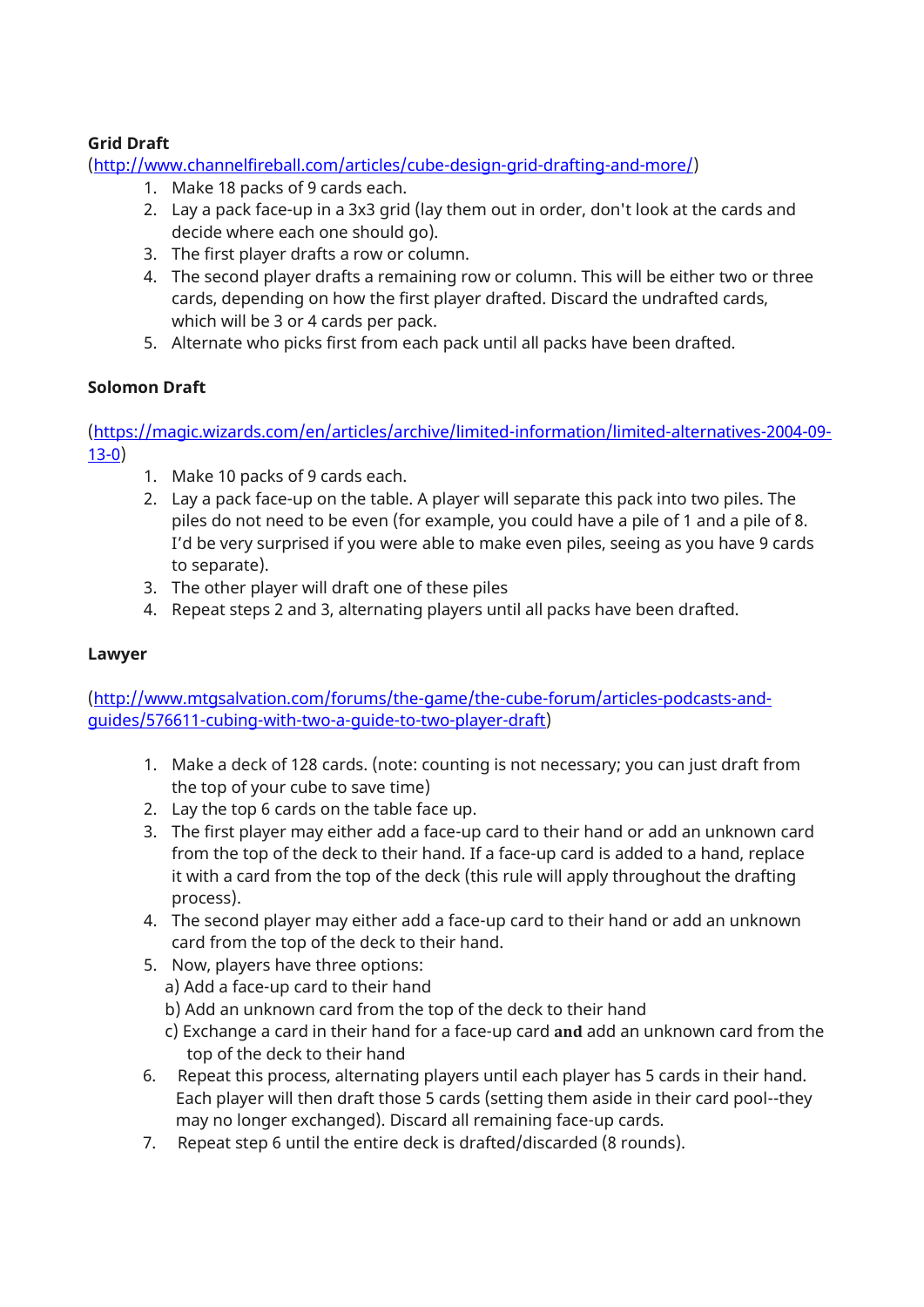## **Three-player Cube Drafts:**

#### **Continuous Draft**

[\(https://magic.wizards.com/en/articles/archive/limited-information/limited-alternatives-2004-09-](https://magic.wizards.com/en/articles/archive/limited-information/limited-alternatives-2004-09-13-0) [13-0\)](https://magic.wizards.com/en/articles/archive/limited-information/limited-alternatives-2004-09-13-0)

- 1. Make single deck of 132 cards.
- 2. Lay four cards face-up on the table.
- 3. A player will draft one of these four cards. The next player will draft two of the remaining three cards. The final player will draft the remaining card.
- 4. Repeat steps 2 and 3 until the entire deck is drafted, rotating who drafts first each round.

#### **Three-player Solomon Draft**

- 1. Make 9 packs of 15 cards each.
- 2. The first player lays out 15 cards face-up and separates them into two piles. The piles do not need to be even.
- 3. The second player selects one of the piles. Both the first and the second player separate their piles into 3 smaller piles each. The piles do not need to be even.
- 4. The third player drafts one smaller pile from each of the first two players (two small piles total). The first two players retain (draft) the undrafted smaller piles.
- 5. Rotate draft order and repeat until all packs have been drafted.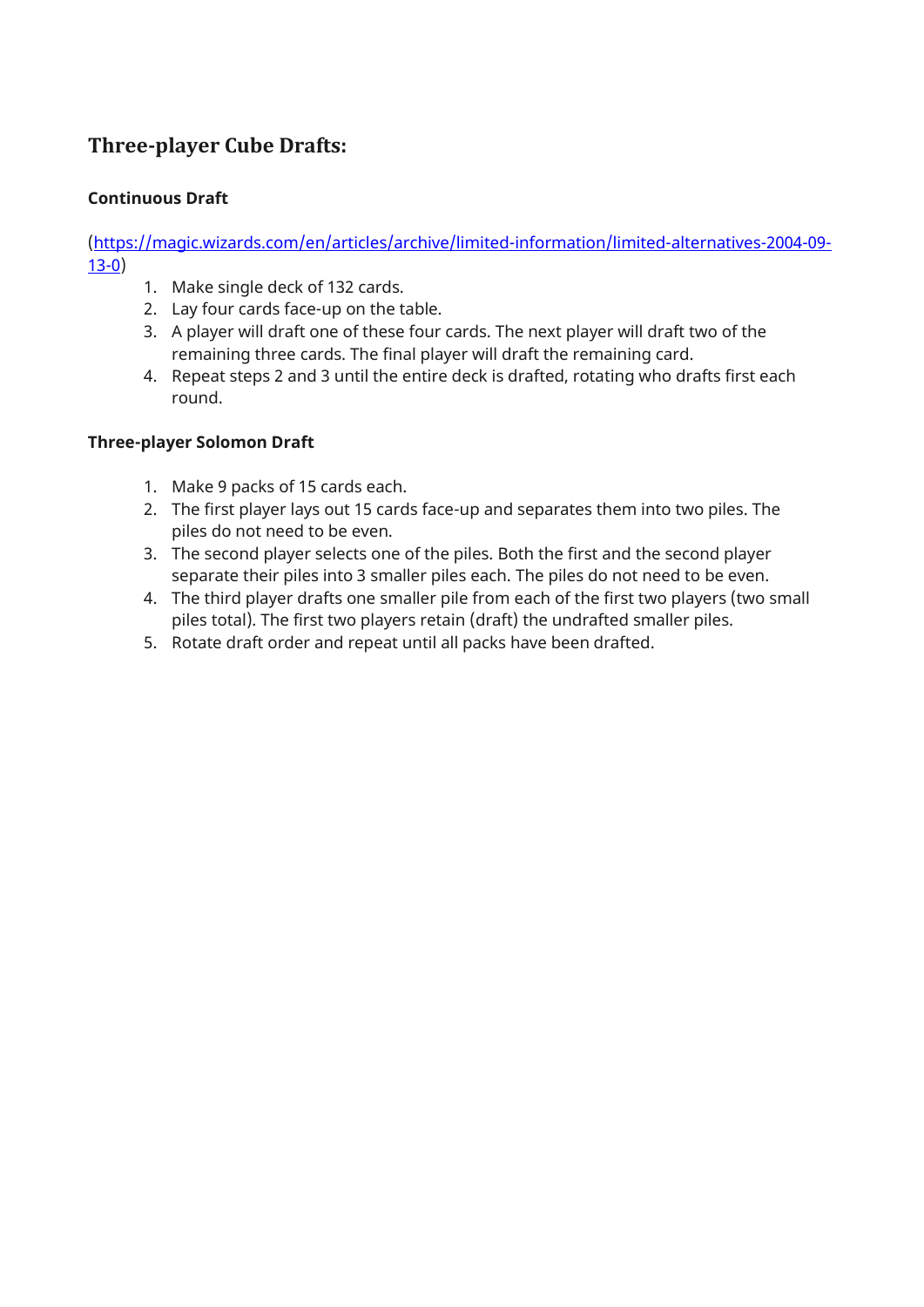## **Four-player Cube Drafts:**

#### **Four-player Grid Draft**

[\(http://www.channelfireball.com/articles/cube-design-grid-drafting-and-more/\)](http://www.channelfireball.com/articles/cube-design-grid-drafting-and-more/)

- 1. Make 16 packs of 15 cards each.
- 2. At the start of each pack, lay out the first 9 cards in a 3x3 grid face-up.
- 3. The first player drafts a row or column. Then, replace the drafted cards in the grid with three cards from the same pack.
- 4. The second player drafts a row or column. After the second player selects a row or column, replace those cards with the remaining three cards from the pack.
- 5. The third player drafts a row or column.
- 6. The fourth player drafts a remaining row or column. This will be either two or three cards, depending on how the first player drafted. Discard the undrafted cards, which will be 3 or 4 cards per pack.
- 7. The player who chose their cards last in one pack chooses first in the next pack.
- 8. After 8 packs, change the drafting rotation (from clockwise to counter-clockwise).
- 9. Continue until all packs have been drafted.

#### **Tenchester Draft**

[\(http://www.channelfireball.com/home/grid-tenchester-and-cutting-a-color-from-the-cube/\)](http://www.channelfireball.com/home/grid-tenchester-and-cutting-a-color-from-the-cube/)

- 1. Make 36 packs of 10 cards each.
- 2. Lay out the first pack. The first player picks a card, then each player follows in turn. After all players have selected a card, discard the remaining six cards and lay out a new pack.
- 3. The person who selected last in the previous pack selects first in this pack. Continue drafting in the same direction.
- 4. Continue until all packs have been drafted

As a result of feedback, he created an updated version:

- 1. Make 36 packs of 10 cards each.
- 2. Each player takes a pack, drafts a card, and passes the remaining 9 cards to their left, continued until each player has drafted a card from each pack.
- 3. Then, pass the 6-card packs to the drafter who started with them. Drafters can then examine the pack's contents before discarding them. (They do not select a second card from the pack).
- 4. Each player takes a new pack, and the order of drafting is reversed.
- 5. Continue until all packs have been drafted.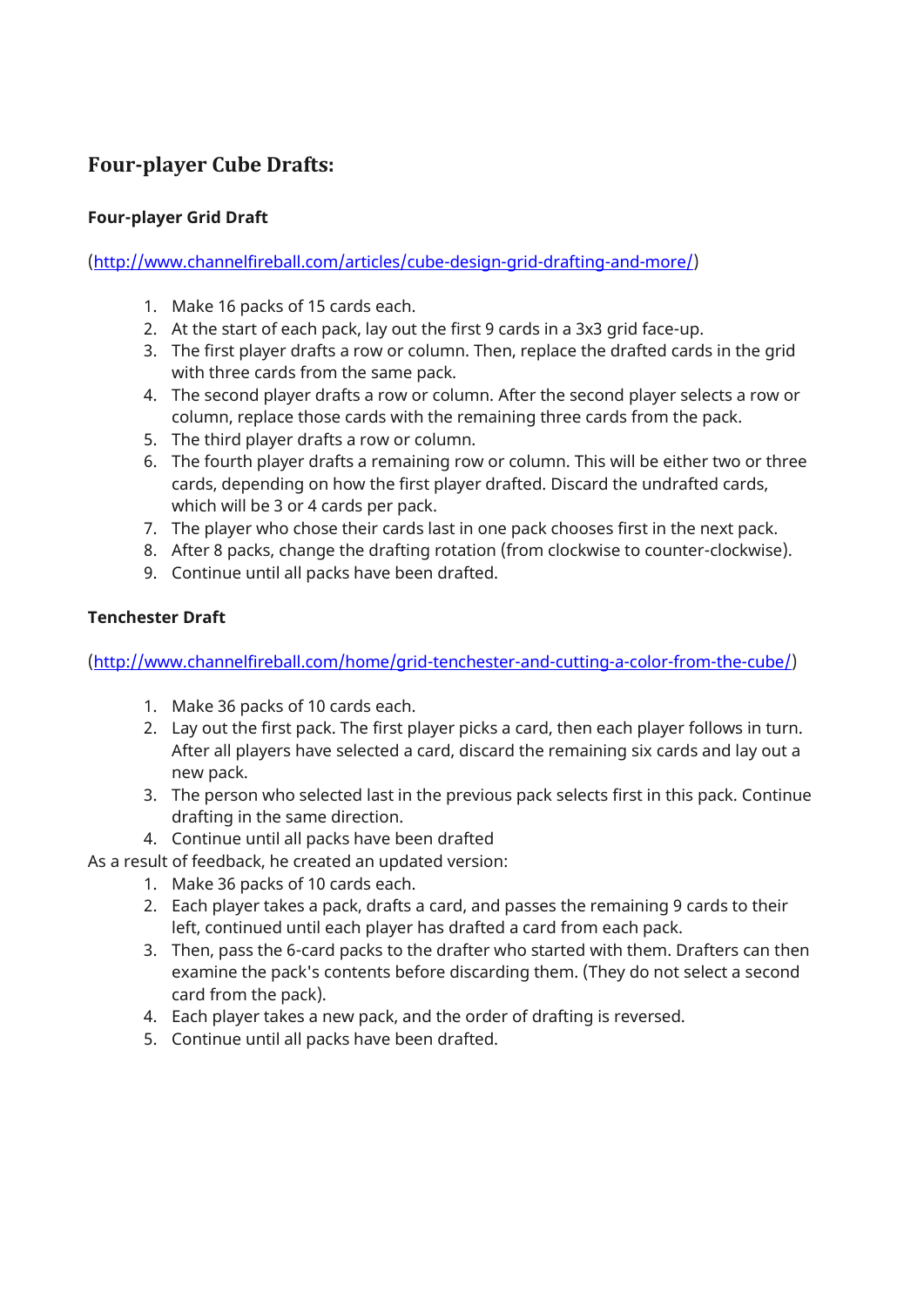# **Multi-player Cube Drafts:**

#### **Rochester Draft**

[\(http://www.mtgsalvation.com/articles/16221-aimless-wanderings-the-basics-of-rochester-draft\)](http://www.mtgsalvation.com/articles/16221-aimless-wanderings-the-basics-of-rochester-draft)

- 1. Make 3 packs of 15 cards each per player. Give each player three packs.
- 2. The first player lays his or her pack face up on the table. That player drafts one card.
- 3. The next player in clockwise order drafts one card. Repeat this process until the last player is reached.
- 4. Once the last player is reached, that player may draft two total cards from the pack.
- 5. Draft order is reversed, until the pack has been completely drafted.
- 6. The second player lays out his or her pack on the table, repeating steps 2 through 5.
- 7. Repeat this process until all players have drafted their first pack. Then, reverse draft order (clockwise to counterclockwise). Once all players have drafted their second pack (each player should have one pack remaining), reverse draft order again.
- 8. Continue until all packs have been drafted.

#### **Rotisserie Draft**

[\(http://www.channelfireball.com/articles/a-practical-way-to-rotisserie-draft/\)](http://www.channelfireball.com/articles/a-practical-way-to-rotisserie-draft/)

- 1. Lay the entire cube face-up on the table.
- 2. Players rotate drafting one card at a time from the available cube.
- 3. Continue until each player has drafted 45 cards or the cube is exhausted. [Team Draft]
- 4. Assign players into two teams of an equal number of players.
- 5. Sit in alternating draft positions (the players to your left and right should be on the opposite team).
- 6. Make 3 packs of 15 cards each per player. Give each player three packs.
- 7. Proceed with normal drafting rules.

#### **Sealed**

[\(https://magic.wizards.com/en/game-info/gameplay/formats/sealed-deck\)](https://magic.wizards.com/en/game-info/gameplay/formats/sealed-deck)

- 1. Each player is given a card pool of 90 cards.
- 2. Sealed games can also be build from six unopened booster packs. Additionally, you may add as many basic lands (Plains, Islands, Swamps, Mountains, and Forests) as you'd like, even if they weren't in the booster packs you opened. These games are 1v1 and can be played as best of one or best of three.
- 3. A minimum deck size of 40 cards
- 4. Sideboard for your deck is any of the cards you from the packs or the remaining from the 90 card pool you have been allocated